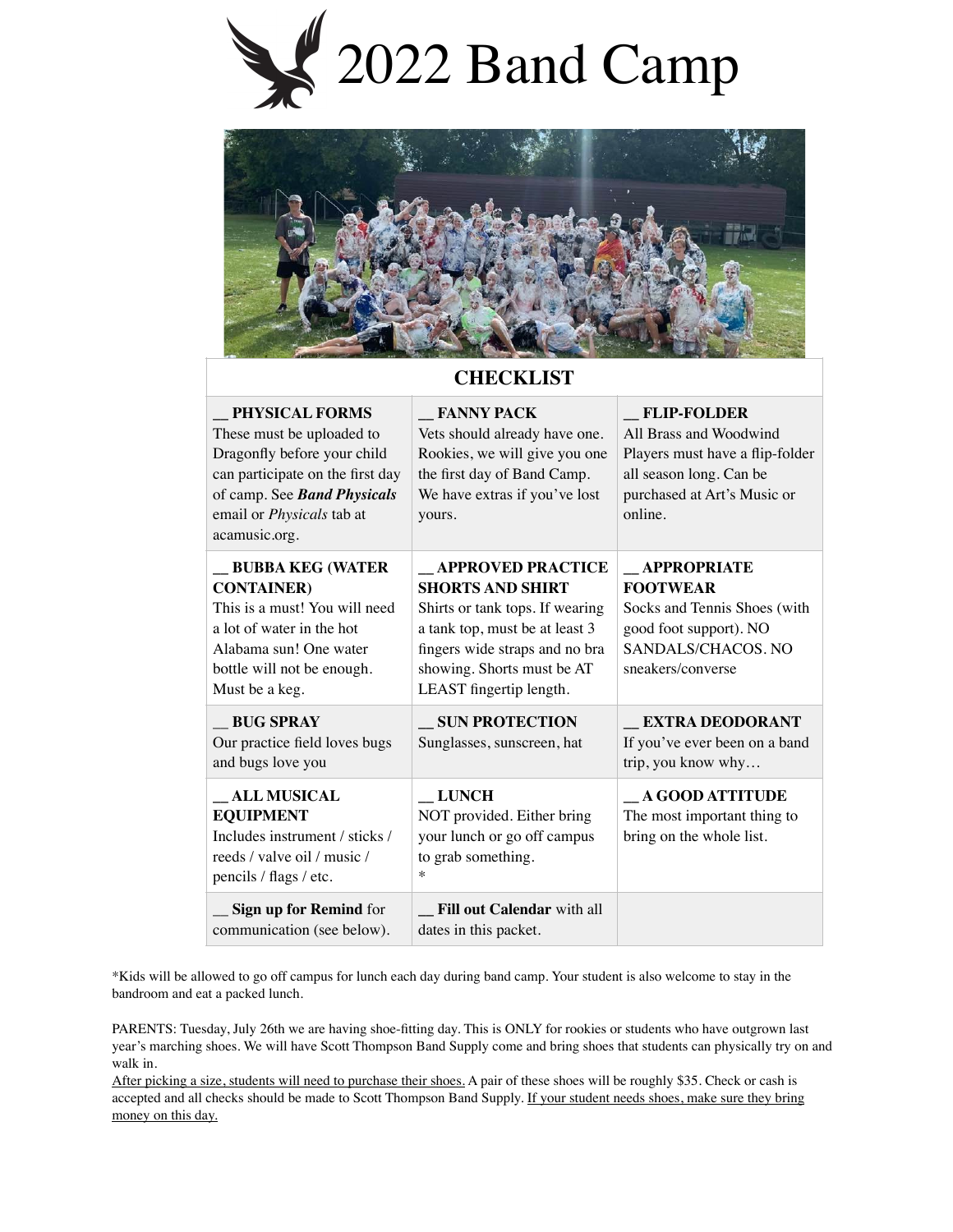

## BAND CAMP SCHEDULE

#### **WEEK #1**

#### **Monday, July 18**

8:45-9:00 am - Check-in 9:00-12:00 pm - Marching Fundamentals 12:00-1:00 pm - LUNCH 1:00-2:00 pm - Sub sectionals 2:00-3:00 pm - Sectionals (Brass/Woodwinds) 3:00-3:30 pm - Attitude Session

#### **Tuesday, July 19**

8:45-9:00 am - Check-in 9:00-12:00 pm - Marching Fundamentals 12:00-1:00 pm - LUNCH 1:00-2:00 pm - Sub sectionals 2:00-3:00 pm - Sectionals (Brass/Woodwinds) 3:00-3:30 pm - Attitude Session

#### **Wednesday, July 20**

8:45-9:00 am - Check-in 9:00-10:00 am - Marching Fundamentals 10:00-12:00 pm - Drill Setting 12:00-1:00 pm - LUNCH 1:00-2:00 pm - Sub sectionals 2:00-3:00 pm - Full Ensemble Music Rehearsal 3:00-3:30 pm - Attitude Session

#### **Thursday, July 21**

8:45-9:00 am - Check-in 9:00-10:00 am - Marching Fundamentals 10:00-12:00 pm - Drill Setting 12:00-1:00 pm - LUNCH 1:00-2:00 pm - Sub sectionals 2:00-3:00 pm - Full Ensemble Music Rehearsal 3:00-3:30 pm - Attitude Session

#### **Friday, July 22**

8:45-9:00 am - Check-in 9:00-10:00 am - Marching Fundamentals 10:00-12:00 pm - Drill Setting 12:00-1:00 pm - LUNCH 1:00-2:00 pm - Sub sectionals/Pass Off #1 2:00-3:00 pm - Drill/Music Review 3:00-3:30 pm - Attitude Session

#### **WEEK #2**

#### **Monday, July 25**

8:45-9:00 am - Check-in 9:00-10:00 am - Marching Fundamentals 10:00-12:00 pm - Drill Setting 12:00-1:00 pm - LUNCH 1:00-2:00 pm - Sub sectionals 2:00-3:00 pm - Sectionals (Brass/Woodwinds) 3:00-3:30 pm - Attitude Session

#### **Tuesday, July 26**

8:45-9:00 am - Check-in 9:00-10:00 am - Marching Fundamentals 10:00-12:00 pm - Drill Setting 12:00-1:00 pm - LUNCH 1:00-2:00 pm - Sub sectionals

#### SHOE FITTINGS

2:00-3:00 pm - Sectionals (Brass/Woodwinds) 3:00-3:30 pm - Attitude Session

#### **Wednesday, July 27**

8:45-9:00 am - Check-in 9:00-10:00 am - Marching Fundamentals 10:00-12:00 pm - Drill Setting 12:00-1:00 pm - LUNCH 1:00-2:00 pm - Sub sectionals 2:00-3:00 pm - Full Ensemble 3:00-3:30 pm - Attitude Session

#### **Thursday, July 28**

8:45-9:00 am - Check-in 9:00-10:00 am - Marching Fundamentals 10:00-12:00 pm - Drill Setting 12:00-1:00 pm - LUNCH 1:00-2:00 pm - Sub sectionals 2:00-3:00 pm - Full Ensemble Music Rehearsal 3:00-3:30 pm - Attitude Session

#### **Friday, July 29**

8:45-9:00 am - Check-in 9:00-10:00 am - Marching Fundamentals 10:00-12:00 pm - Drill Setting 12:00-1:00 pm - LUNCH 1:00-2:00 pm - Sub sectionals/Pass Off #2 2:00-3:00 pm - Drill/Music Review 3:00-5:00 pm - End of Band Camp Festivities 5:30-6:00 pm - Parent Preview/Parent Meeting 6:00-7:00 pm - Cookout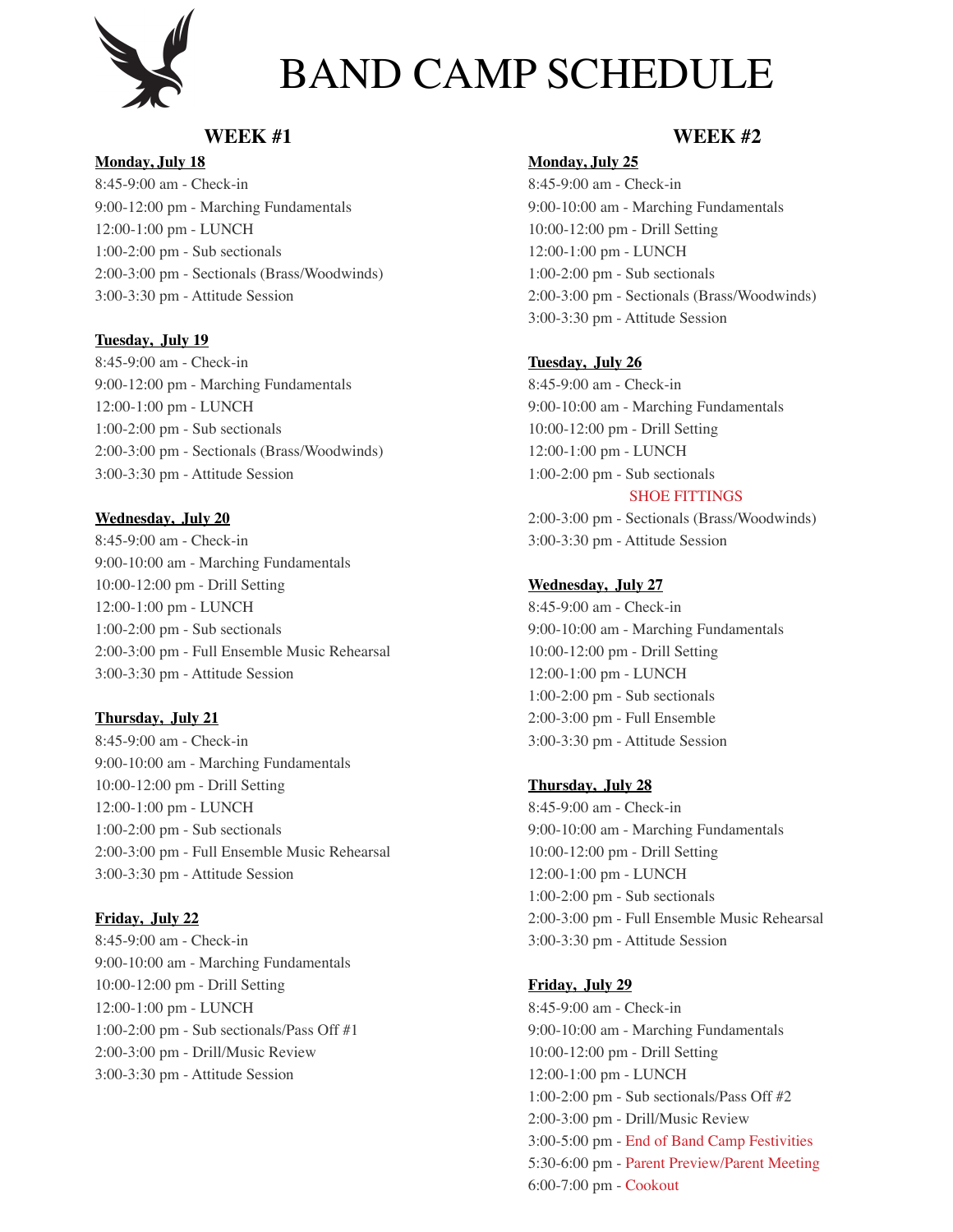

2022 BAND COMMUNICATION

*COMMUNICATION* is the key to success for the Band. Listed below are the best ways for you to stay informed about *EVERYTHING* –

**Weekly Newsletter:** During the school year, I send out newsletters every Sunday containing details of that week's events. Details include information for football games, events approaching on the calendar, rehearsal updates, etc. Please read these emails so everyone knows what is expected of each student for the coming week.

**Remind:** For short reminders and quick communication, we use the Remind App to send messages directly to your phone. Students are required to use our student thread (especially during trips) and parents are encouraged to sign up for the parent thread. You should do this now! It takes 2 minutes. The app is optional when using remind. It is not required but certainly makes things easier.

Students: text/send the message @4bb4h2 to 81010

Parents: text/send the message @743ea97 to 81010

**Website/ Online Calendar:** [acamusic.org](http://acamusic.org) is your location for info about our entire band program – calendars, announcements, forms, music files for student members, etc. Plan now to check the online calendar for information you need.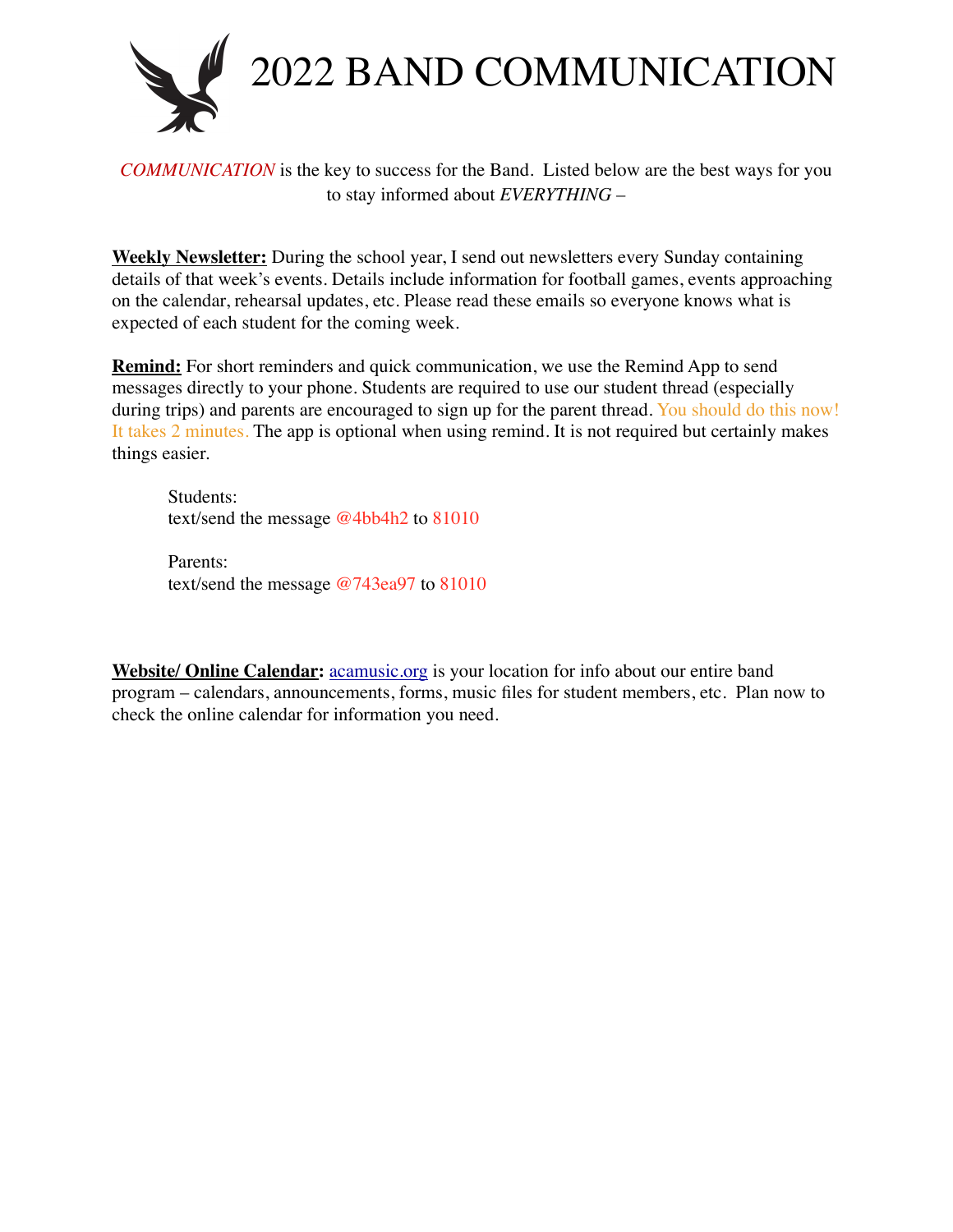

# BAND CAMP MUSTS AND MUST NOTS

| <b>MUST</b>                                                                                                                                                                                                                                                                 | <b>MUST NOT</b>                                                                                                                                              |
|-----------------------------------------------------------------------------------------------------------------------------------------------------------------------------------------------------------------------------------------------------------------------------|--------------------------------------------------------------------------------------------------------------------------------------------------------------|
| Eat Breakfast Before Coming (Protein: Eggs,<br>Granola, Meats, Greek Yogurt, Peanut Butter,<br>Fruits) - things light but filling                                                                                                                                           | Come to Band without eating. OR your<br>breakfast included candy, soda, waffles, syrup,<br>or big macs. Do not eat greasy/heavy and<br>don't JUST eat carbs. |
| Drink water BEFORE your first day of Band<br>Camp. Start out with 5 cups a day<br>(recommended is 8 cups a day). Continue this<br>throughout the season.                                                                                                                    | Only drink soda/coffee and nothing else.                                                                                                                     |
| Get acquainted with the heat BEFORE your<br>first day of Band Camp.                                                                                                                                                                                                         | Wait until Band Camp to set down your<br>phone/netflix/switch/game system/gameboy/<br>game cube/nintendoDS/books and go outside.                             |
| Practice at least 4 times a week BEFORE your<br>first day of Band Camp.                                                                                                                                                                                                     | Wait until Band Camp to pick up your<br>instrument. If you do this, your lips will fall<br>off and you will rue the day.                                     |
| Wear:<br>- shorts (must be fingertip length. If they are<br>not fingertip you will be required to change<br>into some ACA Band shorts we have)<br>- t-shirt/tank top: tanks must have straps that<br>are three fingers wide. (bras should not be<br>seen)<br>- Tennis shoes | Not to wear:<br>- jeans<br>- Converse<br>- Flip flops/sandals/chacos/ anything open<br>toed                                                                  |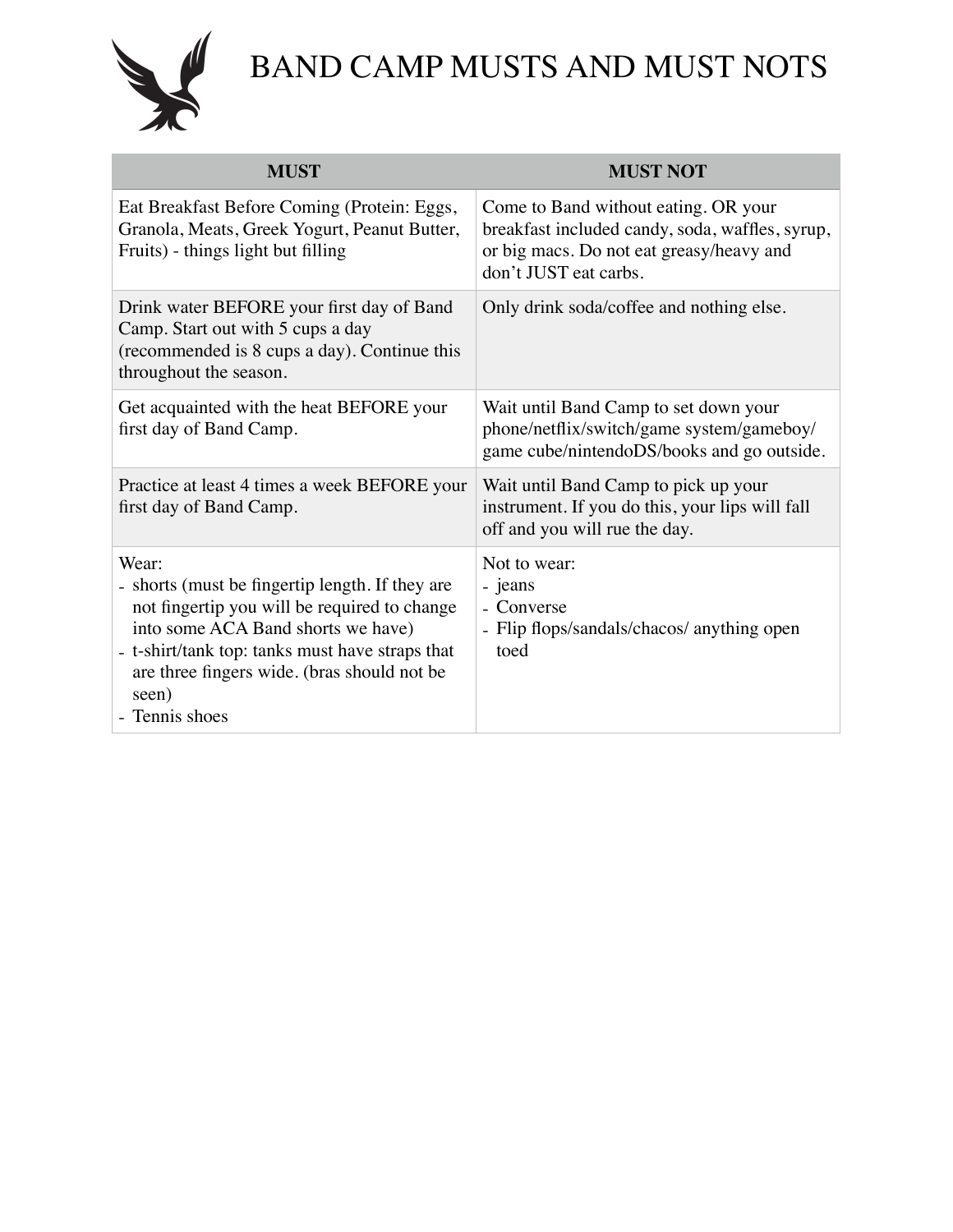

# ROOKIE CAMP SCHEDULE

## Rookies and Select Leadership Required

## Monday, June 27

- 9:00 Welcome/orientation
- 9:30 Marching fundamentals as group and in sections
- 12:00 LUNCH (may get picked up by parent or bring food)
- 1:00 Music sectionals
- 2:30 Full ensemble rehearsal
- 3:00 Review marching
- 3:30 Dismiss

#### Tuesday, June 28

- 9:00 Marching fundamentals as group and in sections
- 12:00 LUNCH (may get picked up by parent or bring food)
- 1:00 Music sectionals
- 2:30 Full ensemble rehearsal
- 3:00 Review marching
- 3:30 Dismiss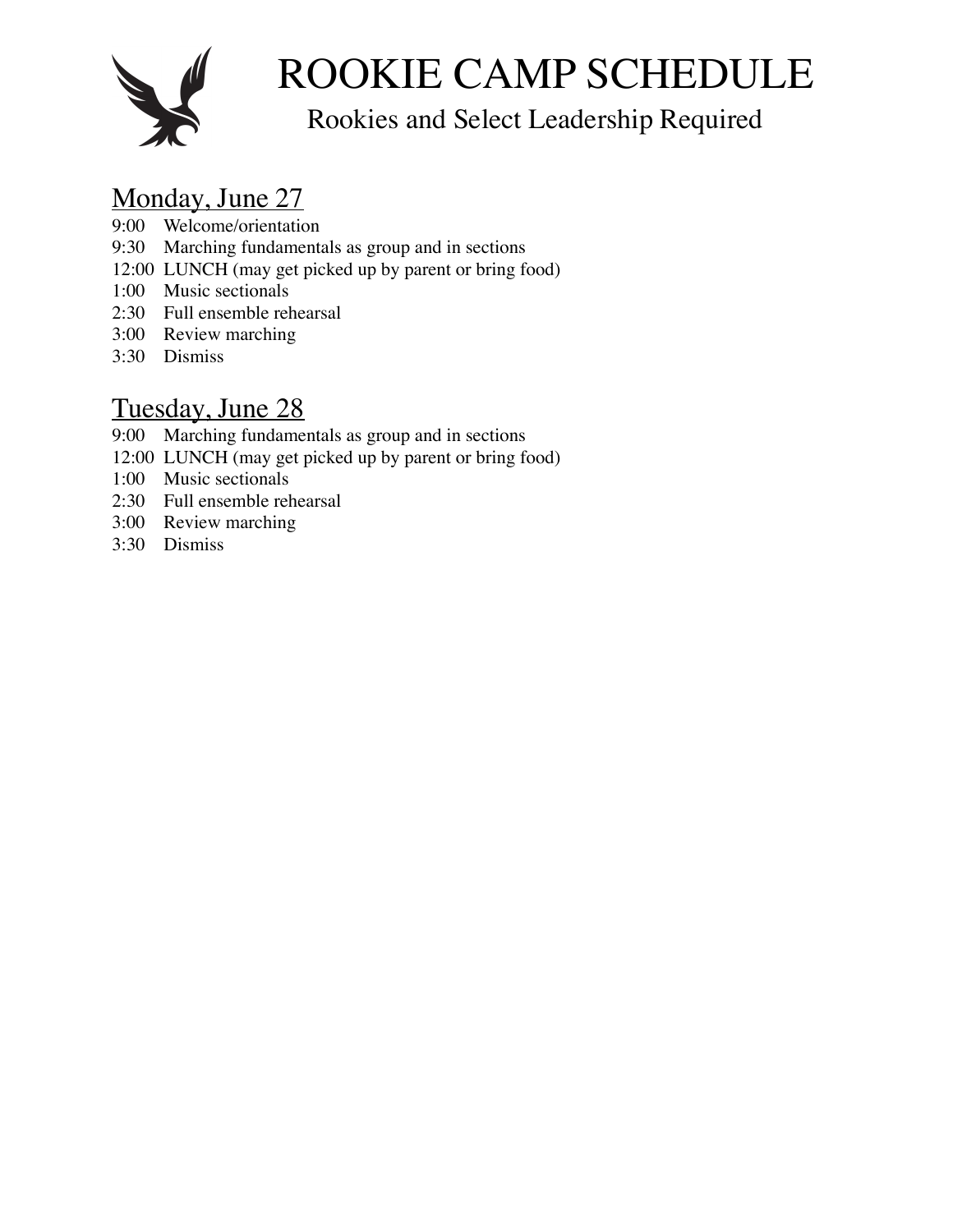# 2022-2023 Band Fee Breakdown

#### Advanced Band (Non-Color Guard) - \$375

- Marching Season Transportation (\$5,600)
- Marching Drill/Music Arrangement (\$2,000)
- Field Maintenance/Band Camp Expenses (\$1,000)
- Show Shirt/Band Shorts/Marching Gloves (\$1,500)
- Home Pre-Game Faulkner Meals (\$1,200)
- MPA/Concert Season Travel (2,000)
- Concert Music (\$500)

#### Advanced Band (Color Guard) - \$275

- Marching Season Transportation (\$5,600)
- Marching Drill/Music Arrangement (\$2,000)
- Field Maintenance/Band Camp Expenses (\$1,000)
- Show Shirt (\$700)
- Home Pre-Game Faulkner Meals (\$1,200)

#### Other Expenses through the year:

- New Marching Shoes (\$35 roughly) ONLY if student is a rookie or has outgrown last year's shoes.
- Dinner for Away games (\$10 per meal roughly) We will stop at fast food on the way to Away football games. Students are expected to bring money and pay for themselves.
- All State Auditions (\$20) Auditions are optional for any student attempting to get into the District Honor Band or All State Band.